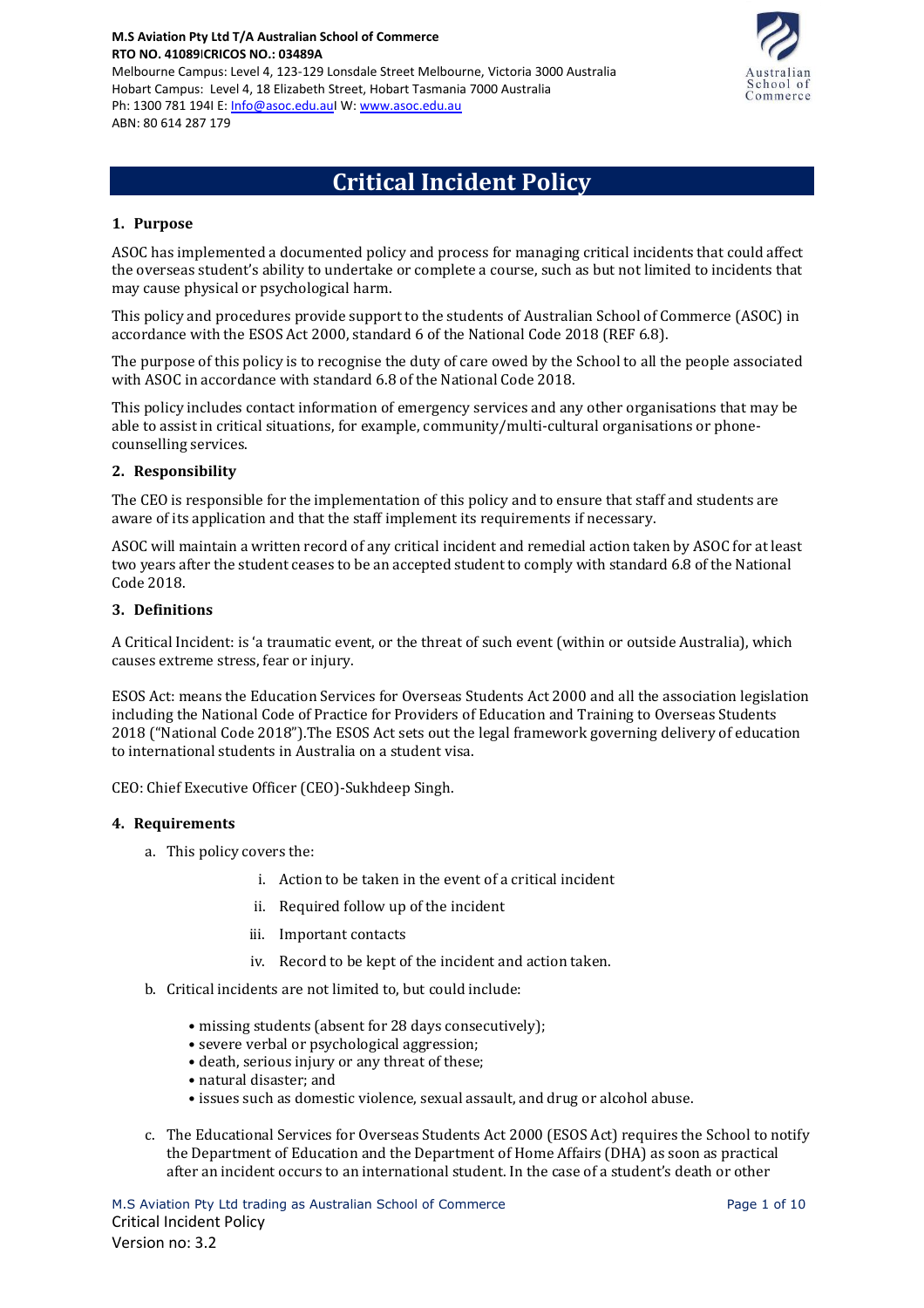



absence affecting the student's attendance, the incident will need to be reported to DET and DHA via PRISMS.

- d. When a student dies or sustains seriousinjury, the School may be required to assist the student's family. This may include:
	- hiring interpreters
	- making arrangements for hospital/funeral/memorial service/repatriation
	- obtaining a death certificate
	- assisting with personal items and affairs including the insurance issues
	- assisting with visa issues (in case of international students)
- e. Following a critical incident, ASOC will analyse the response and processes of the School and implement improvements where indicated.
- f. CEO will analyse the response of the critical incident to contribute to the continuous improvement of policy and procedures of the School.

## **5. Procedure**

## **On campus Incidents**

If the incident is on campus and involves death, serious injury or a threat to life or property, the CEO should be contacted immediately.

#### **Off-campus Incidents**

If the critical incident involves a student or staff member who is off-campus, the person receiving the information must immediately contact the CEO (Sukhdeep Singh, Phone no:0433549626).

## **Immediate Action:**

Person witnessing the critical incident should contact the CEO and other senior staff members (if CEO is not available)immediately.

If there is no staff available around you and danger to life or safety occurs, all the staff members are authorised to take appropriate action including, but not limited to:

- Identify nature of critical incidents and consequences
- If consequences are life threatening or there is immediate danger to safety of yourself and other people, remove/evacuate yourself and others from the area of danger to a safer area.
- Contact emergency services by calling 000.When you call **Triple Zero (000),** it will prompt if you want **Police, Fire or Ambulance**. Stay calm, do not shout, speak slowly and clearly, and tell emergency services exactly where to come. Give an address or location.
- After providing details of emergency, contact CEO as soon as practicable. If this is not possible, then contact the senior most person available and brief them about the incident and its status.

## **Remember**

## **In case of Emergency Evacuation**

- **Do not panic**: immediately prepare to leave the building by the nearest andsafest exit.
- Assist any person with disability to leave the building.
- Do not attempt to carry people downstairs.
- Walk quickly and calmly to the designated assembly area of your building or as advised by the warden or fire and emergency services personnel.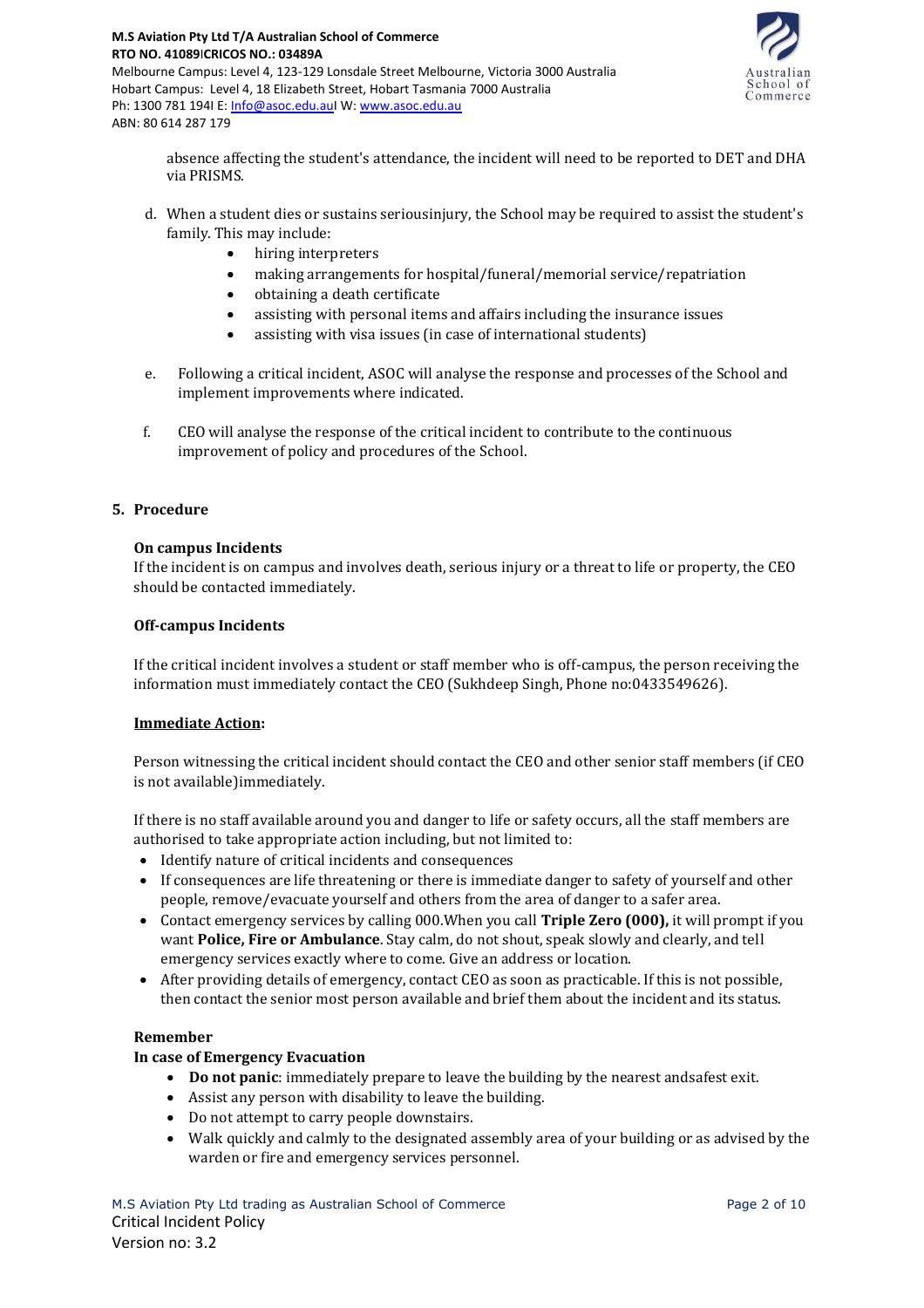

• In case of fire never use the Lifts.

Ph: 1300 781 194I E[: Info@asoc.edu.auI](mailto:Info@asoc.edu.au) W: [www.asoc.edu.au](http://www.asoc.edu.au/)

ABN: 80 614 287 179

- Remain at the assembly area (in groups) until instructed to leave by the warden or fire and emergency services personnel.
- Do not re-enter the building until informed that it is safe to do so by the warden or the fire and emergency services personnel. Do not enter the building in alarm.
- a. On receipt of news or information regarding the critical incident, the CEO or senior person will do the following:
	- Create for themselves a clear understanding of the known facts.
	- If an emergency exists and emergency services are not contacted already, it is advisable to contact the relevant emergency services by calling 000 as soon as possible.
	- Ensure safety of students and staff including evacuation (if not done already).
	- If translators are required, contact Translating and Interpreting Services by calling 13 14 50.
	- Be present when emergency arrive and liaise with emergency services
	- Deploy School resources and supervise critical incident and emergency response.
	- If counselling services are required, contact Lifeline on 13 11 14
	- If the critical incident is at an offshore location, contact the Department of Foreign Affairs and Trade (+61 2 6261 3305 or +61 2 6261 1111) for advice on best way of assisting students.
	- Plan an immediate response.
	- Plan ongoing strategies.
	- Allocate individual roles/responsibilities for ongoing tasks.

## **Follow up Action**

- b. Based on the evaluation of the critical incident, the CEO or most senior person must, where appropriate, implement the following:
	- Contact with next of kin/significant others.
	- Inform the staff and students of the School.
	- Prepare guidelines for the staff about what information is to be given to the students in line with the privacy policy.
	- Prepare a written bulletin for staff and students if the matter is complex.
	- The CEO will delegate and brief a staff member to deal with telephone/counter inquiries.
	- Managing any media- CEO or delegate will be responsible for handling calls and queries from media.
	- When liaising with media, CEO/delegate will keep privacy legislation in mind and will consult with the emergency services prior to providing sensitive information to media, which might affect the functioning of the emergency services.
	- The students and staff members who are most closely involved with the incident will be identified and will be offered support and counselling. Refer to Student Support and welfare policy available on website or from Reception for more details.
	- A time and place for an initial group/individual debriefing session will be arranged with the Counsellor/s.
	- Access to emergency funds will be arranged if necessary.
- c. Record the incident and the following key details to report the incident including:
	- The time of the incident.
	- The location and nature of the incident.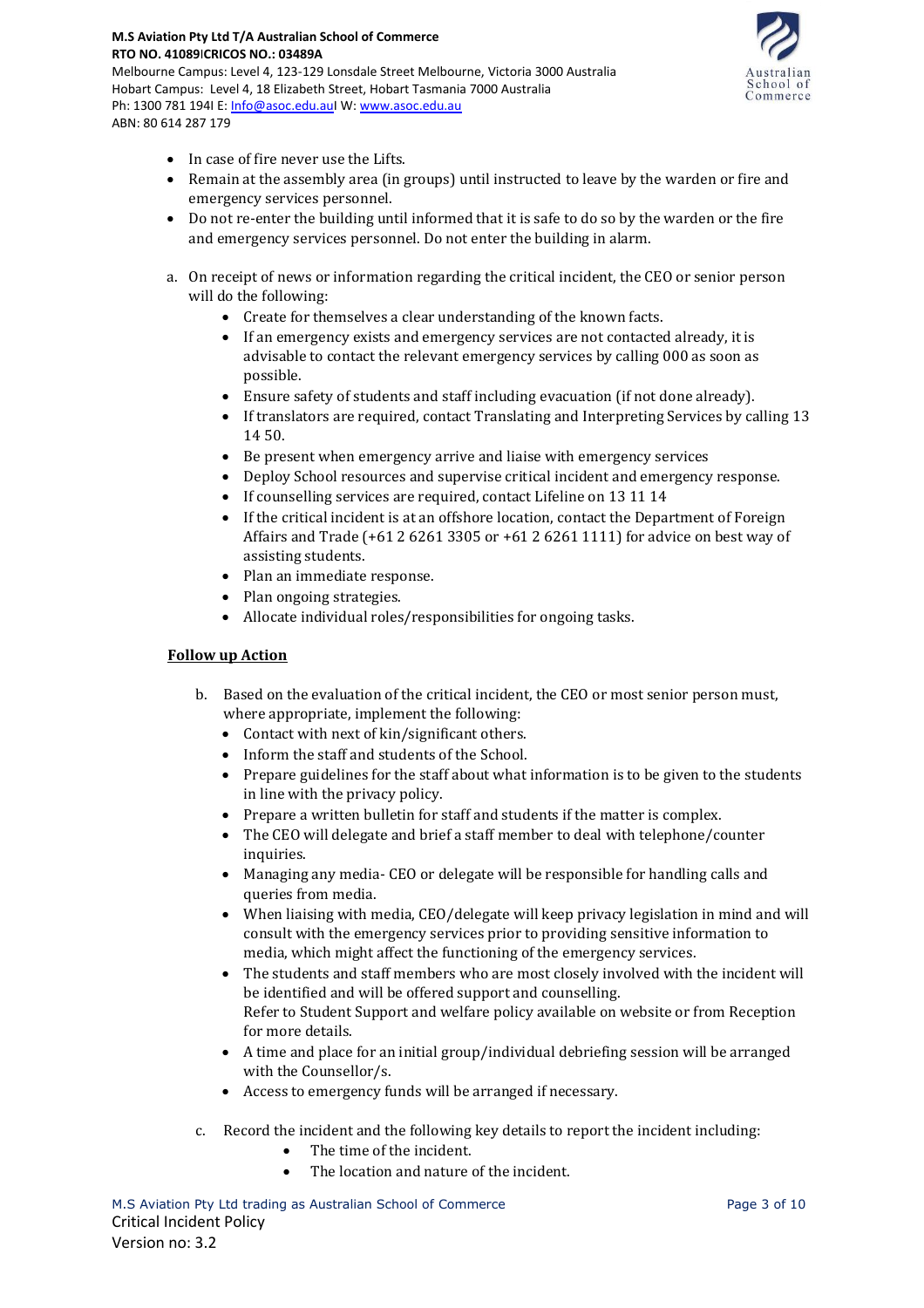

- The names and roles of persons directly involved in the critical incident.
- The action taken by the School including any opportunities for the improvement.
- The organisations and people contacted by the School.
- d. Following the incident, a senior management review will be undertaken, and recommendations will be noted in the continuous improvement register, if appropriate. ASOC will put in place policies and procedures to ensure that the incident is not repeated.
- e. Maintain a written record of any critical incident and remedial action taken by ASOC for at least two years after the overseas student ceases to be an accepted student.

## **6. Emergency Contact Details**

**Australian School of Commerce (ASOC)**

**In person**

**Critical incident officer:** Sukhdeep Singh

**Phone no:** 0433549626

**Address:** Melbourne Campus: Level 4, 123-129 Lonsdale Street Melbourne, Victoria 3000 Australia

Hobart Campus: Level 4, 18 Elizabeth Street, Hobart Tasmania 7000 Australia

Reception or relevant Staff Member

Campus Opening Hours 8:30 a.m-5:00 p.m. (Monday to Sunday)

Reception opening hours: 9:00 a.m.- 5:00 p.m. (Monday to Sunday)

**By Phone -** 1300 781 194

**After Hours -** 0433549626(24 hours contact)

# **By Email -** [info@asoc.edu.au](mailto:info@asoc.edu.au)

Melbourne Campus: Level 4, 123-129 Lonsdale Street Melbourne, Victoria 3000 Australia Hobart Campus: Level 4, 18 Elizabeth Street, Hobart Tasmania 7000 Australia

# **a. State Emergency Services**

Ambulance, Fire or Police: 000 (Dial 112 on mobile if out of network range[\)https://www.triplezero.gov.au/Pages/default.aspx](about:blank)

## **b. Free Support Services**

- Sexual Assault Crisis Line 1800 806 292 [www.sacl.com.au](about:blank)
- Lifeline 13 11 1[4 www.lifeline.org.au](about:blank)
- Beyond Blue 1300 224 63[6 www.beyondblue.org.au](about:blank)
- DACAS (Drug and Alcohol Clinical Advisory Service) 1800 812 804
- Gambling 1800 858 85[8 www.gamblinghelponline.org.au](about:blank)
- Counselling online 1800 888 23[6https://www.counsellingonline.org.au/](about:blank)
- Gay & Lesbian (03) 9479 8724 [www.glhv.org.au](about:blank)

M.S Aviation Pty Ltd trading as Australian School of Commerce Page 4 of 10 Critical Incident Policy Version no: 3.2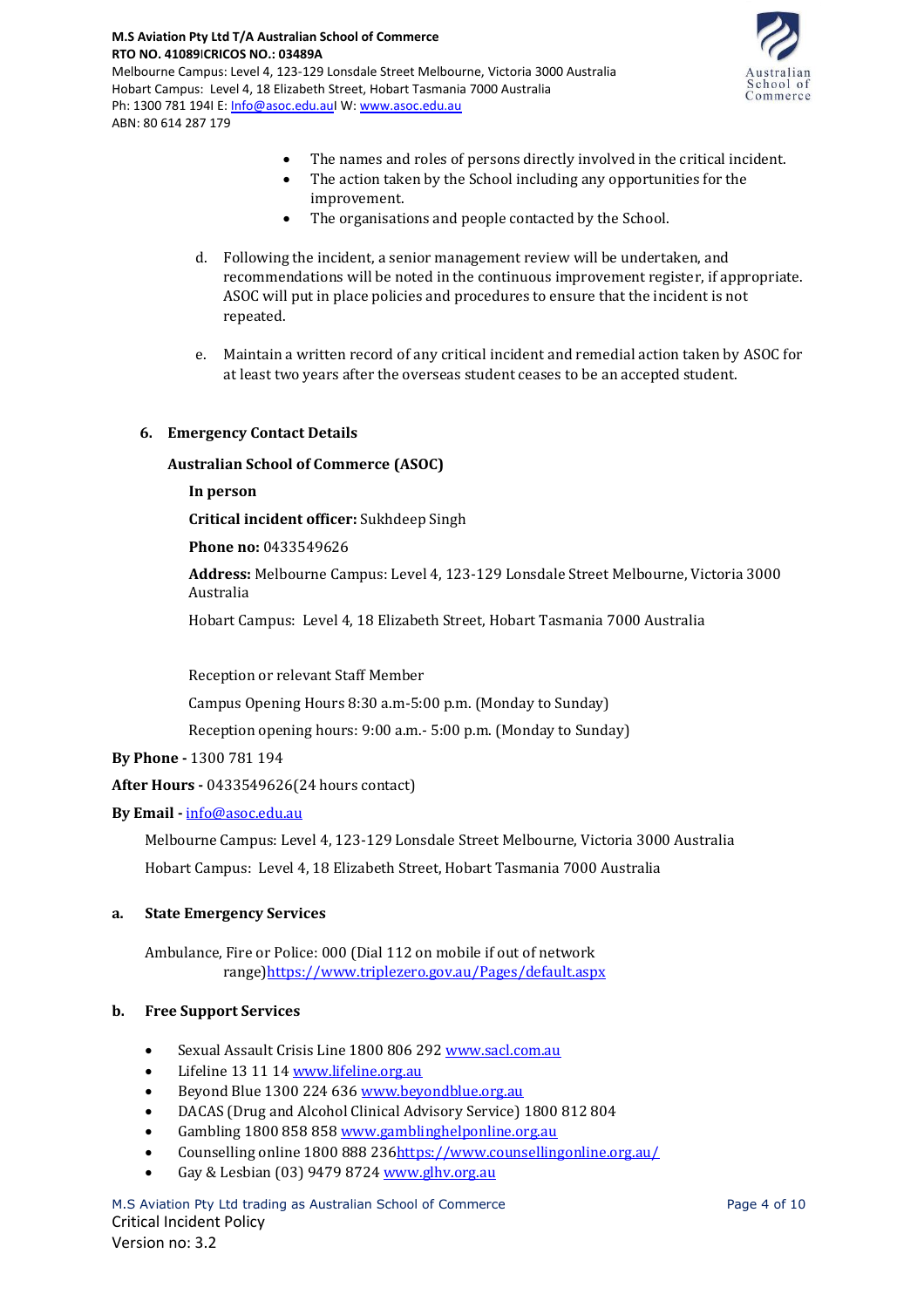

# **CRITICAL INCIDENT MANAGEMENT FLOWCHART**

| <b>Immediate Action</b>                                                 |                                                                                                                                                                                                                                                     |  |  |  |
|-------------------------------------------------------------------------|-----------------------------------------------------------------------------------------------------------------------------------------------------------------------------------------------------------------------------------------------------|--|--|--|
| Witnessing critical                                                     | Contact Emergency Services - Dial 000.                                                                                                                                                                                                              |  |  |  |
| incident                                                                | Person witnessing critical incident should contact the CEO and other<br>senior staff member (if CEO is not available) immediately.                                                                                                                  |  |  |  |
| Assess situation: focus<br>on immediate safety of<br>other students and | Assess the situation and if immediate danger exists:                                                                                                                                                                                                |  |  |  |
|                                                                         | Remove yourself and others from the area to emergency gathering area<br>(refer to the evacuation plans in each area)                                                                                                                                |  |  |  |
| staff                                                                   | Contact emergency services by calling 000, when you call Triple Zero<br>(000), it will prompt if you want Police, Fire or Ambulance. Stay calm, do<br>not shout, speak slowly and clearly and tell the emergency services<br>exactly where to come. |  |  |  |
|                                                                         | Give an address or location.                                                                                                                                                                                                                        |  |  |  |
|                                                                         | Contact CEO/senior staff and/or ASOC's first aid officer.                                                                                                                                                                                           |  |  |  |
| CEO/Critical incident                                                   | • Create for themselves a clear understanding of the known facts                                                                                                                                                                                    |  |  |  |
| officer                                                                 | Call 000 if an emergency exists and if the emergency services are not<br>contacted already.                                                                                                                                                         |  |  |  |
|                                                                         | • Ensure safety of students and staff including evacuation (if not done<br>already).                                                                                                                                                                |  |  |  |
|                                                                         | • Be present to liaise with emergency services.                                                                                                                                                                                                     |  |  |  |
|                                                                         | Deploy resources and supervise critical incident.                                                                                                                                                                                                   |  |  |  |
|                                                                         | Plan an immediate response.                                                                                                                                                                                                                         |  |  |  |
|                                                                         | Plan ongoing strategies.<br>$\bullet$                                                                                                                                                                                                               |  |  |  |
|                                                                         | Allocate individual roles/responsibilities for ongoing tasks.                                                                                                                                                                                       |  |  |  |
|                                                                         | Communicate with families, students, staff and other relevant people.                                                                                                                                                                               |  |  |  |
|                                                                         | • Undertake debriefing, identify counselling needs and arrange<br>counselling.                                                                                                                                                                      |  |  |  |
| Within24-48 hours                                                       | CEO - Manage the media                                                                                                                                                                                                                              |  |  |  |
|                                                                         | Prepare a written statement<br>Plan ongoing action                                                                                                                                                                                                  |  |  |  |
|                                                                         | Based on an evaluation of the critical incident, the CEO or most senior                                                                                                                                                                             |  |  |  |
|                                                                         | person must, where appropriate, implement the following:                                                                                                                                                                                            |  |  |  |
|                                                                         | Contact with next of kin/significant others                                                                                                                                                                                                         |  |  |  |
|                                                                         | Inform ASOC's staff and students.<br>Prepare a guideline for staff about what information to give to                                                                                                                                                |  |  |  |
|                                                                         | the students in line with the privacy policy.                                                                                                                                                                                                       |  |  |  |
|                                                                         | Prepare a written bulletin for staff and students if the matter is<br>$\bullet$                                                                                                                                                                     |  |  |  |
|                                                                         | complex.                                                                                                                                                                                                                                            |  |  |  |
|                                                                         | Brief staff and delegate a staff member to deal with<br>$\bullet$<br>telephone/counter inquiries.                                                                                                                                                   |  |  |  |
|                                                                         | Managing any media -CEO or Delegate will be responsible for                                                                                                                                                                                         |  |  |  |
|                                                                         | handing calls and queries from media.                                                                                                                                                                                                               |  |  |  |
|                                                                         | When liaising with media CEO/Delegate must keep privacy<br>٠<br>legislation in mind and must consult with emergency services                                                                                                                        |  |  |  |
|                                                                         | prior to providing sensitive information to media, which might                                                                                                                                                                                      |  |  |  |
|                                                                         | affect the functioning of the emergency services.                                                                                                                                                                                                   |  |  |  |
|                                                                         | Identify students and staff members more closely involved with                                                                                                                                                                                      |  |  |  |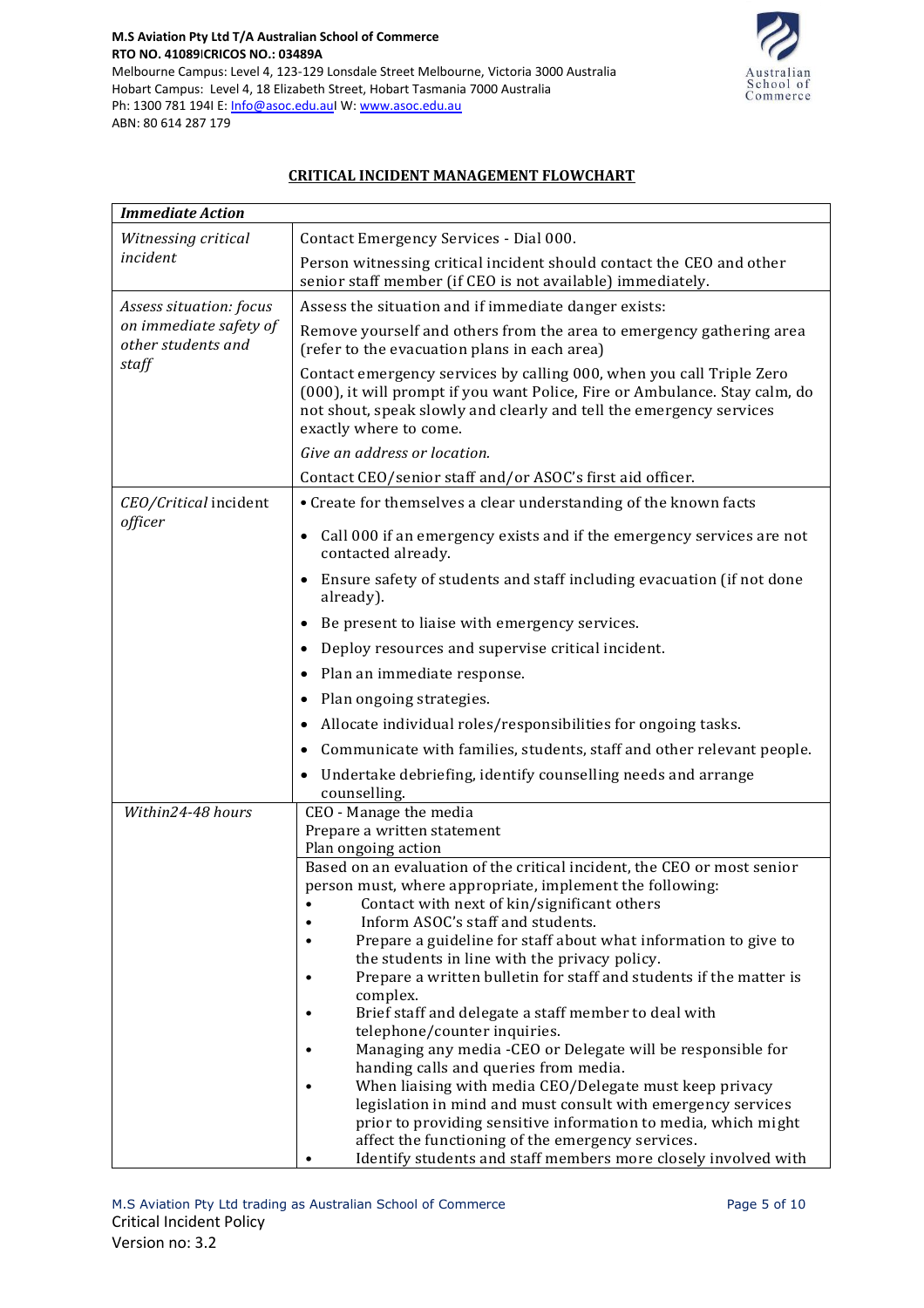

| RTO NO. 41089 CRICOS NO.: 03489A                                                      |
|---------------------------------------------------------------------------------------|
| Melbourne Campus: Level 4, 123-129 Lonsdale Street Melbourne, Victoria 3000 Australia |
| Hobart Campus: Level 4, 18 Elizabeth Street, Hobart Tasmania 7000 Australia           |
| Ph: 1300 781 1941 E: Info@asoc.edu.aul W: www.asoc.edu.au                             |
| ABN: 80 614 287 179                                                                   |

**M.S Aviation Pty Ltd T/A Australian School of Commerce**

|                                          | the incident and ensure that they are offered support and                                                                                                                                     |  |  |  |  |  |
|------------------------------------------|-----------------------------------------------------------------------------------------------------------------------------------------------------------------------------------------------|--|--|--|--|--|
|                                          | counselling                                                                                                                                                                                   |  |  |  |  |  |
|                                          | Arrange a time and place for an initial group/individual                                                                                                                                      |  |  |  |  |  |
|                                          | debriefing session with Counsellor/s                                                                                                                                                          |  |  |  |  |  |
|                                          | Arrange access to emergency funds if necessary.                                                                                                                                               |  |  |  |  |  |
| Within7 days                             | CEO must complete the "Incident Report" form (Appendix 1)                                                                                                                                     |  |  |  |  |  |
|                                          | Record the incident and include the following key details in the                                                                                                                              |  |  |  |  |  |
|                                          | report:                                                                                                                                                                                       |  |  |  |  |  |
|                                          | The time of the incident                                                                                                                                                                      |  |  |  |  |  |
|                                          | The location and nature of the incident<br>٠                                                                                                                                                  |  |  |  |  |  |
|                                          | The names and roles of persons directly involved in the<br>critical incident                                                                                                                  |  |  |  |  |  |
|                                          | The action taken by the School including any opportunities<br>for improvement                                                                                                                 |  |  |  |  |  |
|                                          | The organisations and people contacted by the School.                                                                                                                                         |  |  |  |  |  |
| Within7-14 Days (as<br>deem appropriate) | Following the incident, a senior management review will be<br>undertaken, and recommendations will be placed in the continuous<br>improvement register if appropriate. ASOC will put in place |  |  |  |  |  |
|                                          | appropriate policy and procedures to ensure that the incident is not<br>repeated.                                                                                                             |  |  |  |  |  |

END

## **Related documents**

Appendix 1: Critical incident report form Appendix 2: Sample Letter: Letter sent to parents

Appendix 3: Critical incident checklist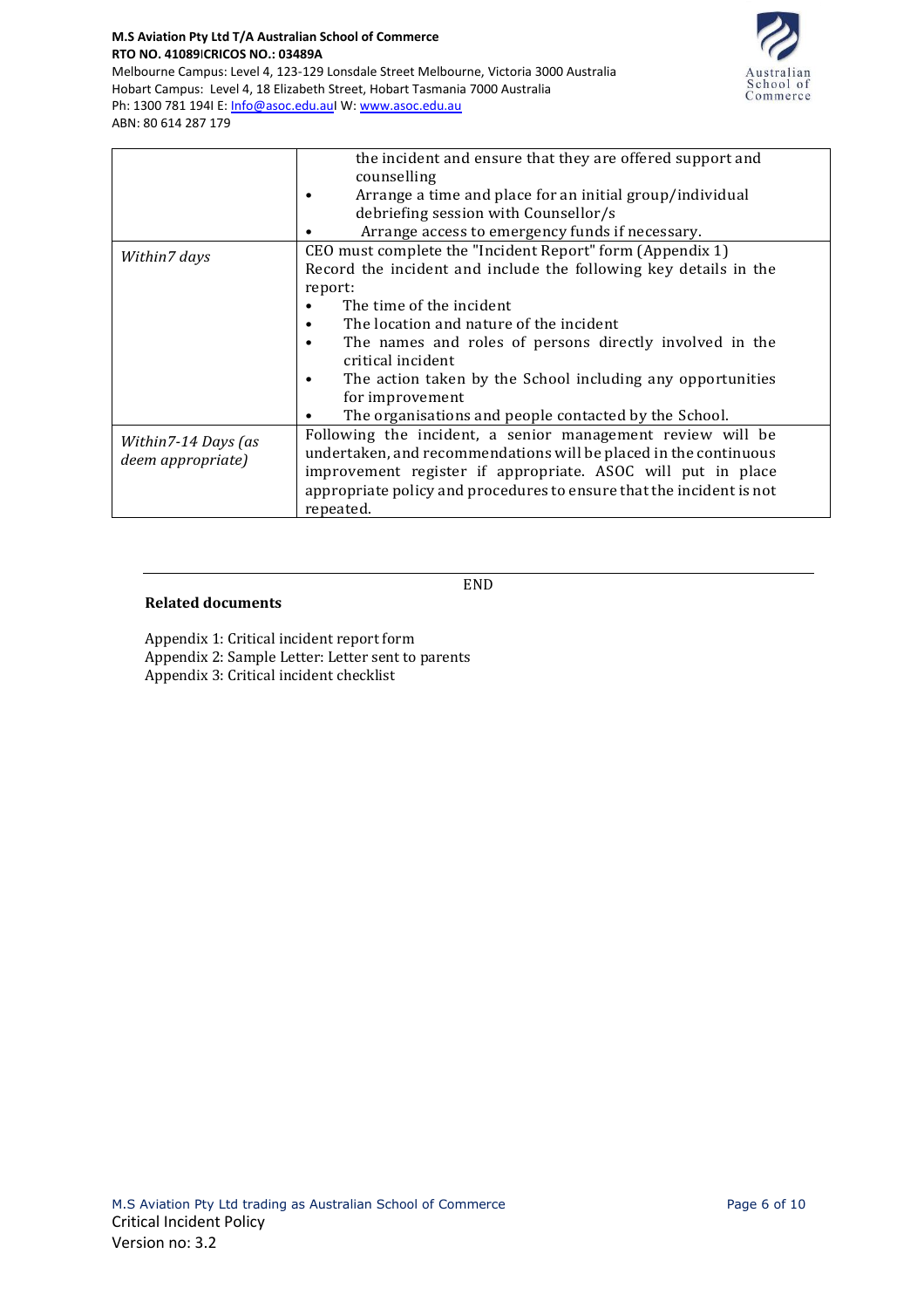**M.S Aviation Pty Ltd T/A Australian School of Commerce RTO NO. 41089**I**CRICOS NO.: 03489A** Melbourne Campus: Level 4, 123-129 Lonsdale Street Melbourne, Victoria 3000 Australia Hobart Campus: Level 4, 18 Elizabeth Street, Hobart Tasmania 7000 Australia Ph: 1300 781 1941 E[: Info@asoc.edu.auI](mailto:Info@asoc.edu.au) W: [www.asoc.edu.au](http://www.asoc.edu.au/) ABN: 80 614 287 179



## **Appendix 1: Critical Incident Form**

## **Critical Incident Form**

**Part A** 

| Details of the         | Name                     |  |                   |  |
|------------------------|--------------------------|--|-------------------|--|
| person<br>completing   | Phone no:                |  |                   |  |
| the form               | Email:                   |  |                   |  |
| Date and Time          |                          |  |                   |  |
| of the incident        |                          |  |                   |  |
| <b>Location of the</b> |                          |  |                   |  |
| incident               |                          |  |                   |  |
| <b>Brief</b>           | Type of Incident:        |  |                   |  |
| description of         |                          |  |                   |  |
| the incident           | Description of Incident: |  |                   |  |
| Name and               |                          |  |                   |  |
| contact details        |                          |  |                   |  |
| for witnesses          |                          |  |                   |  |
| to the incident        |                          |  |                   |  |
| Was anyone             | N <sub>o</sub>           |  | Yes               |  |
| injured?               | (Complete                |  | (Complete part B) |  |
|                        | Part C)                  |  |                   |  |

# **Part B**

| Details of the     | Name                             |               |                            |
|--------------------|----------------------------------|---------------|----------------------------|
| <b>Injured</b>     |                                  |               |                            |
|                    |                                  |               |                            |
| <b>Person</b>      | Gender                           | $\Box$ Male   | $\Box$ Female $\Box$ Other |
|                    |                                  |               |                            |
|                    | Date of Birth                    |               |                            |
|                    |                                  |               |                            |
|                    |                                  |               |                            |
|                    | Contact details                  |               |                            |
|                    | Emergency                        |               |                            |
|                    | contact details                  |               |                            |
|                    |                                  |               |                            |
| <b>Description</b> |                                  |               |                            |
| of the injury      |                                  |               |                            |
| <b>Treatment</b>   | $\square$ No<br>$\Box$ First Aid | $\Box$ Doctor | $\Box$ Hospital admission  |
|                    |                                  |               |                            |
| required           | $\Box$ Other, please specify     |               |                            |
|                    |                                  |               |                            |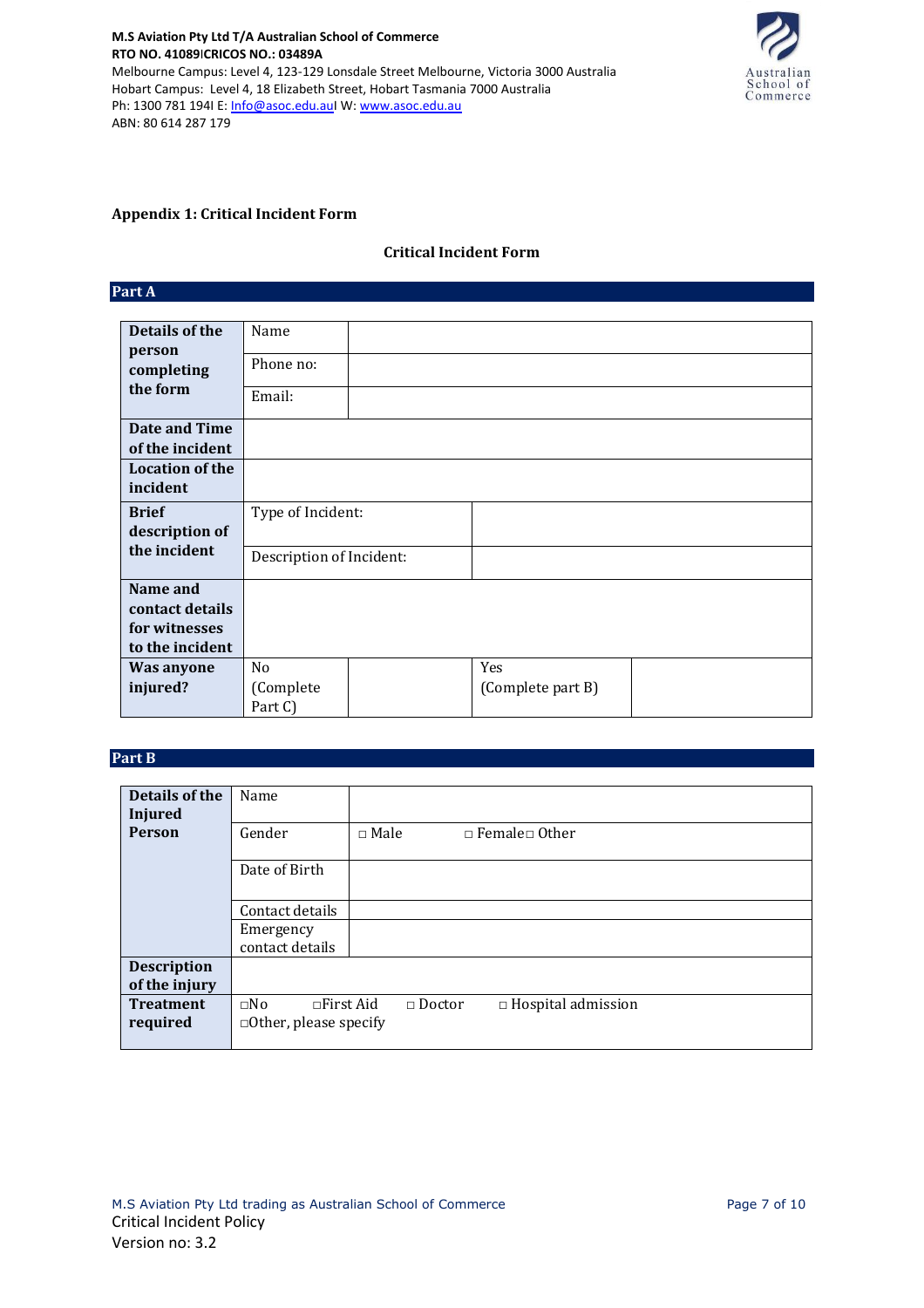**M.S Aviation Pty Ltd T/A Australian School of Commerce RTO NO. 41089**I**CRICOS NO.: 03489A** Melbourne Campus: Level 4, 123-129 Lonsdale Street Melbourne, Victoria 3000 Australia Hobart Campus: Level 4, 18 Elizabeth Street, Hobart Tasmania 7000 Australia Ph: 1300 781 1941 E[: Info@asoc.edu.auI](mailto:Info@asoc.edu.au) W: [www.asoc.edu.au](http://www.asoc.edu.au/) ABN: 80 614 287 179



| Part C                            |                                         |       |  |  |
|-----------------------------------|-----------------------------------------|-------|--|--|
| Description of the                |                                         |       |  |  |
| damage                            |                                         |       |  |  |
|                                   |                                         |       |  |  |
| Were there any other              |                                         |       |  |  |
| services                          |                                         |       |  |  |
| involved/attended?                |                                         |       |  |  |
| (If yes, attach a copy of         |                                         |       |  |  |
| the report)                       |                                         |       |  |  |
| Person/s involved:                |                                         |       |  |  |
| <b>Name</b>                       | <b>Contact number</b><br><b>Address</b> |       |  |  |
|                                   |                                         |       |  |  |
|                                   |                                         |       |  |  |
|                                   |                                         |       |  |  |
|                                   |                                         |       |  |  |
|                                   |                                         |       |  |  |
|                                   |                                         |       |  |  |
|                                   |                                         |       |  |  |
|                                   |                                         |       |  |  |
|                                   |                                         |       |  |  |
|                                   |                                         |       |  |  |
| Recommended actions taken by ASOC |                                         |       |  |  |
|                                   |                                         |       |  |  |
|                                   |                                         |       |  |  |
|                                   |                                         |       |  |  |
|                                   |                                         |       |  |  |
|                                   |                                         |       |  |  |
|                                   |                                         |       |  |  |
|                                   |                                         |       |  |  |
|                                   |                                         |       |  |  |
|                                   |                                         |       |  |  |
|                                   |                                         |       |  |  |
|                                   |                                         |       |  |  |
| Sign:                             |                                         | Date: |  |  |
|                                   |                                         |       |  |  |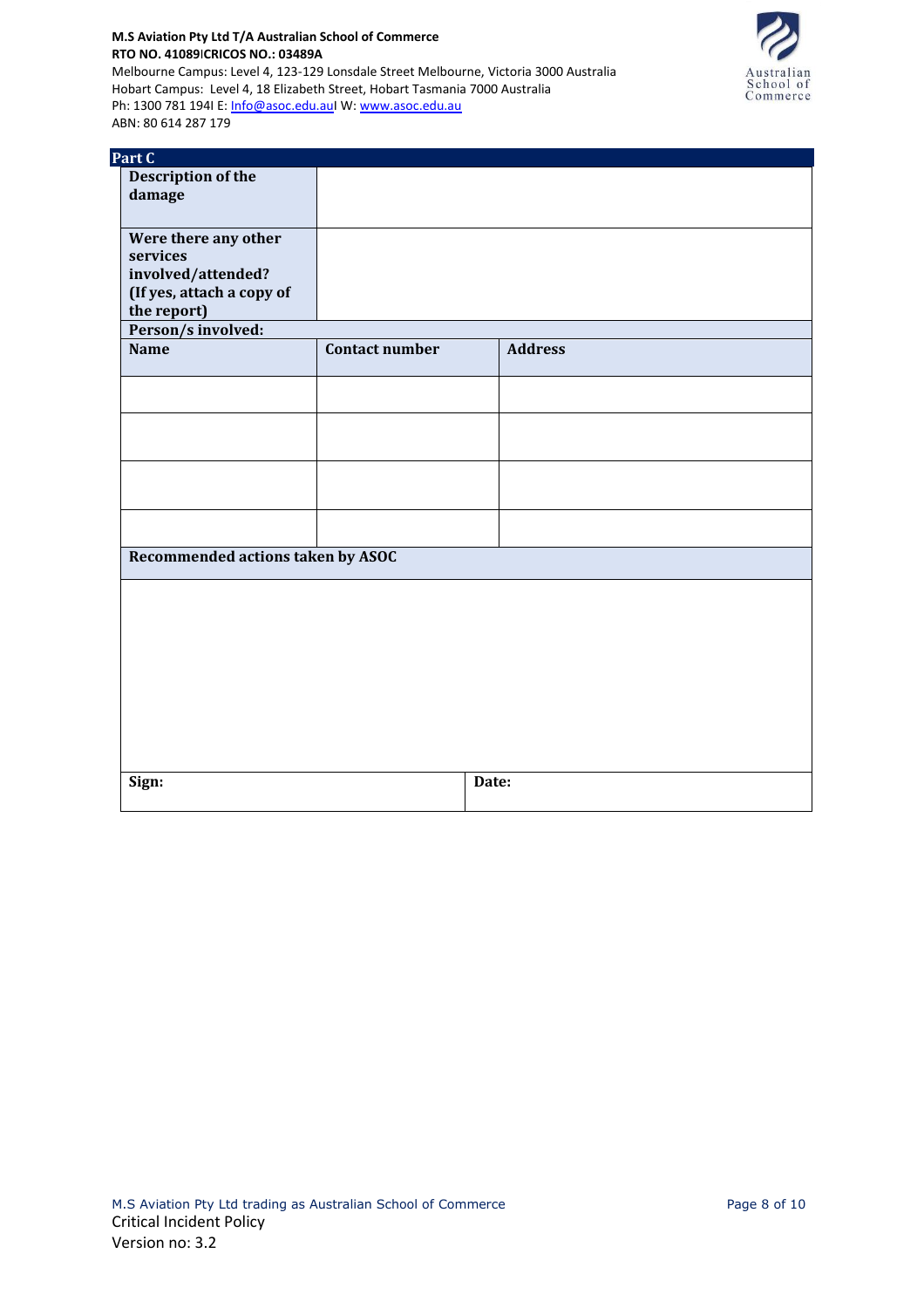

# **Appendix 2: Sample Letter- LETTER TO PARENTS** *(Sample letter in the event of a tragedy)*

## **Sample Letter**

Dear Parents,

The School has experienced (the sudden death/accidental injury) of xxstudentxx. We are deeply saddened

by the death/events.

*(Brief details of the incident, and in the event of a death, perhaps some positive remembrances of the person* 

*lost)*

We have support structures in place to help your child cope with this tragedy. (Elaborate)

It is possible that your child may have some feelings that he/she may like to discuss with you.

You can help your child by taking out time to listen and encouraging him/her to express his/her feelings.

If you would like to receive any advice or assistance, you may contact the following people at the campus:

[CEO/CEO] [Training Manager] [Student Services Officer] [Administration Manager] Phone no:

# **Appendix 3: Critical incident checklist**

# **Critical incident Checklist**

| Questions                                            | <b>Yes</b> | N <sub>0</sub> | Any<br>comments |
|------------------------------------------------------|------------|----------------|-----------------|
| Staff and the students are aware about the process   |            |                |                 |
| followed during the critical incident.               |            |                |                 |
| Team has been designated to provide support and      |            |                |                 |
| guidance to the students.                            |            |                |                 |
| Safety of the student and others confirmed           |            |                |                 |
| Incident reported to the Emergency services          |            |                |                 |
| (By dialing 000- Police, Fire, Ambulance)            |            |                |                 |
| Incident reported to the CEO                         |            |                |                 |
| Incident reported to any other person                |            |                |                 |
| Please specify:                                      |            |                |                 |
| CEO is present to liaise with the emergency services |            |                |                 |
| Critical incident has been supervised                |            |                |                 |
| Immediate response was planned by the CEO.           |            |                |                 |
| Families, students, staff and other relevant people  |            |                |                 |
| have been communicated.                              |            |                |                 |
| Written bulletin has been prepared if the matter is  |            |                |                 |
| complex.                                             |            |                |                 |